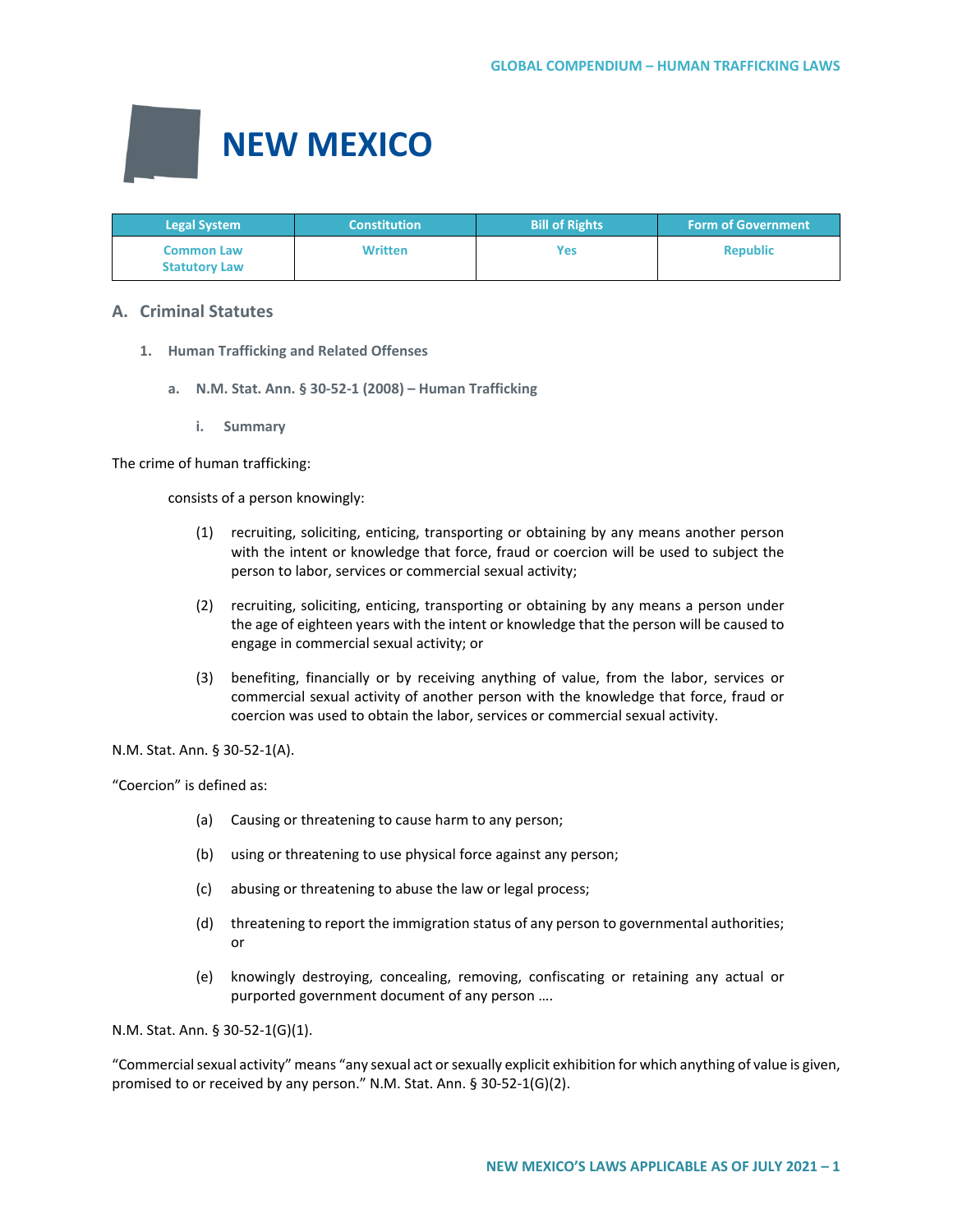"In a prosecution pursuant to this section, a human trafficking victim shall not be charged with being an accessory to the crime of human trafficking." N.M. Stat. Ann. § 30-52-1(E).

**ii. Sentencing**

A person who commits human trafficking is generally guilty of a third degree felony. If the victim is under the age of 16, the person is guilty of a second degree felony. If the victim is under the age of 13, the person is guilty of a first degree felony. N.M. Stat. Ann. § 30-52-1(C).

In New Mexico, the "appropriate basic sentence of imprisonment shall be imposed ..., unless the court alters the sentence pursuant to the provisions of the Criminal Sentencing Act." N.M. Stat. Ann. § 31-18-15(B). The court may impose a fine in addition to imprisonment. N.M. Stat. Ann. § 31-18-15(E).

A person convicted of a first degree felony faces a basic sentence of imprisonment for 18 years and a fine not to exceed USD 15,000. N.M. Stat. Ann. § 31-18-15(A)(3) & (E)(3).

A person convicted of a second degree felony generally faces a basic sentence of imprisonment for nine years and a fine not to exceed USD 10,000. N.M. Stat. Ann. § 31-18-15(A)(7) & (E)(7). A person convicted of a second degree felony for a sexual offense against a child faces a basic sentence of imprisonment for 15 years and a fine not to exceed USD 12,500. N.M. Stat. Ann. § 31-18-15(A)(5) & (E)(5). A person convicted of a second degree felony for sexual exploitation of children faces a basic sentence of imprisonment for 12 years and a fine not to exceed USD 5,000. N.M. Stat. Ann. § 31-18-15(A)(6) & (E)(6).

A person convicted of a third degree felony generally faces a basic sentence of imprisonment for three years and a fine not to exceed USD 5,000. N.M. Stat. Ann. § 31-18-15(A)(11) & (E)(11). A person convicted of a third degree felony for a sexual offense against a child faces a basic sentence of imprisonment for six years and a fine not to exceed USD 5,000. N.M. Stat. Ann. § 31-18-15(A)(9) & (E)(9). A person convicted of a third degree felony for sexual exploitation of children faces a basic sentence of imprisonment for 11 years and a fine not to exceed USD 5,000. N.M. Stat. Ann. § 31-18-15(A)(10) & (E)(10).

"A person convicted of human trafficking shall, in addition to any other punishment, be ordered to make restitution to the victim for the gross income or value of the victim's labor or services and any other actual damages." N.M. Stat. Ann. § 30-52-1(F).

#### **iii. Statute of Limitations**

There is no statute of limitations in New Mexico for a first degree violent felony "and prosecution for these crimes may commence at any time after the occurrence of the crime." N.M. Stat. Ann. § 30-1-8(I). The statute of limitations for a second degree felony is six years from the time the crime was committed. N.M. Stat. Ann. § 30-1-8(A). For a third or fourth degree felony, it is five years from the time the crime was committed. N.M. Stat. Ann. § 30-1-8(B).

## **b. N.M. Stat. Ann. § 30-52-1.2 (2013) – Sealing of Records of Human Trafficking Victims**

On petition to the district court, a person who is a victim of human trafficking who has been charged with crimes arising out of the actions of someone charged with human trafficking may have all legal and law enforcement records of the charges and convictions in the person's case sealed. The court may issue an order sealing records and files if the court finds:

- (1) the petitioner is a victim of human trafficking;
- (2) the charge or conviction is for a non-homicide crime; and
- (3) the petitioner's involvement in the offense was due to duress, coercion, use of force, threat to or fraud committed against the petitioner by a person who has committed human trafficking involving the petitioner.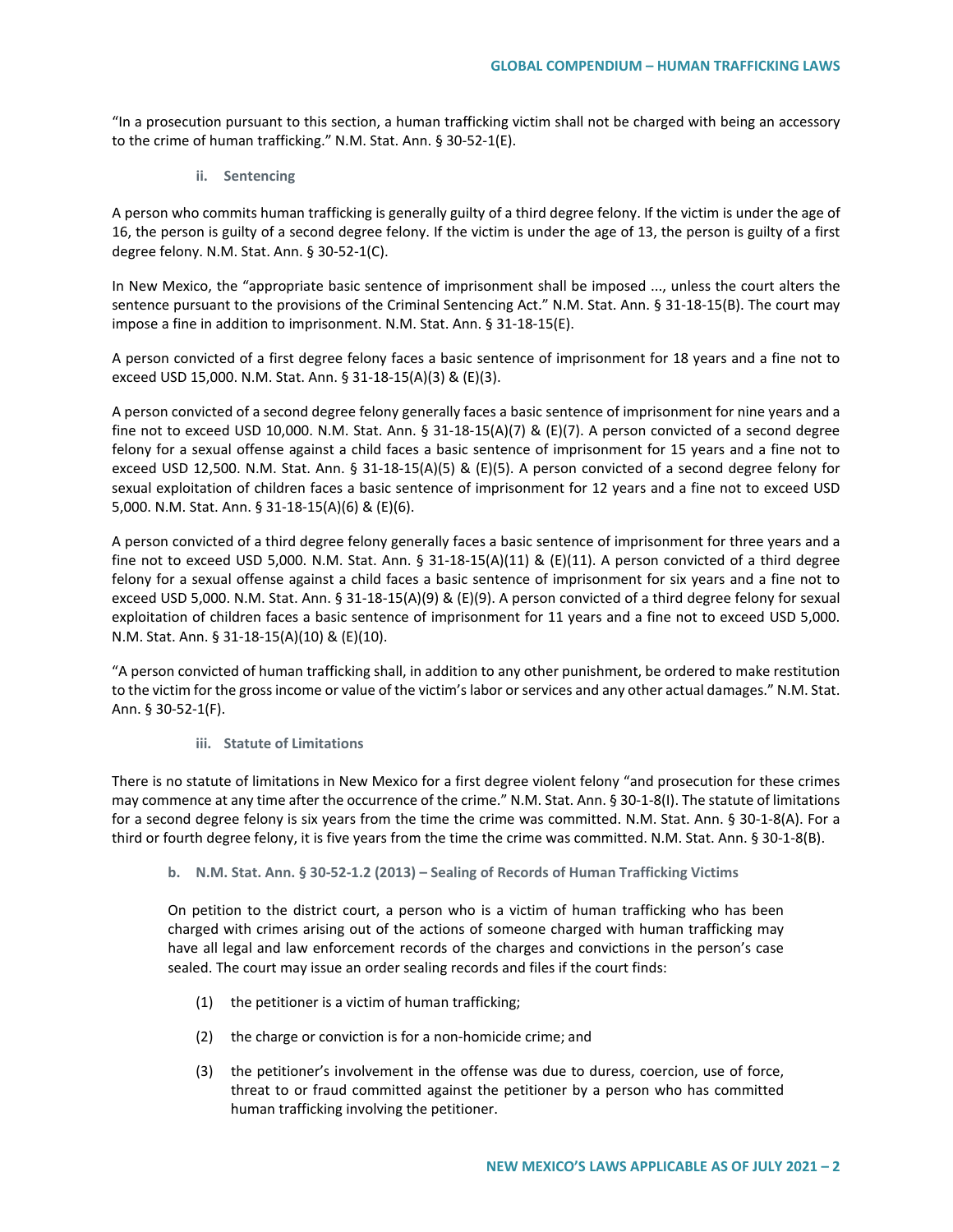N.M. Stat. Ann. § 30-52-1.2(A).

**c. Expungement**

New Mexico does not have an expungement statute specific to human trafficking; however, two general expungement statutes may be useful.

**i. N.M. Stat. Ann. § 29-3A-4 (2021) – Expungement of Records Without Conviction**

"One year from the date of the final disposition in the case in which an individual is released without conviction, that person may petition the district court where the charges against the person originated for an order to expunge arrest records and any public records related to the case." N.M. Stat. Ann. § 29-3A-4(A).

[T]he court shall issue an order, within thirty days of the hearing on the petition, requiring all relevant arrest records and public records related to the case be expunged if it finds that no other charge or proceeding is pending against the petitioner and if the petitioner was released without a conviction, including:

- (1) an acquittal or finding of not guilty;
- (2) a nolle prosequi, a no bill or other dismissal;
- (3) a referral to a pre-prosecution diversion program;
- (4) an order of conditional discharge pursuant to [N.M. Stat. Ann. § 31-20-13]; or
- (5) the proceedings were otherwise discharged.

### N.M. Stat. Ann. § 29-3A-4(C).

**ii. N.M. Stat. Ann. § 29-3A-5 (2020) – Expungement of Records With Conviction**

A person convicted of a violation of a municipal ordinance, misdemeanor, or felony, following the completion of the person's sentence and the payment of any fines or fees owed to the state for the conviction, may petition the district court where the person was convicted for an order to expunge arrest records and public records related to that conviction.

### N.M. Stat. Ann. § 29-3A-5(A).

[T]he court shall issue an order, within thirty days of the hearing, requiring that all arrest records and public records related to the conviction be expunged if the court finds that:

- (1) no other charge or proceeding is pending against the petitioner;
- (2) justice will be served by an order to expunge;
- (3) the petitioner has fulfilled any victim restitution ordered by the court in connection with the petitioner's conviction; and
- (4) no other criminal conviction of the petitioner has occurred over a certain period of time.

N.M. § 29-3A-5(C).

To determine whether justice will be served by an order to expunge, the court shall consider: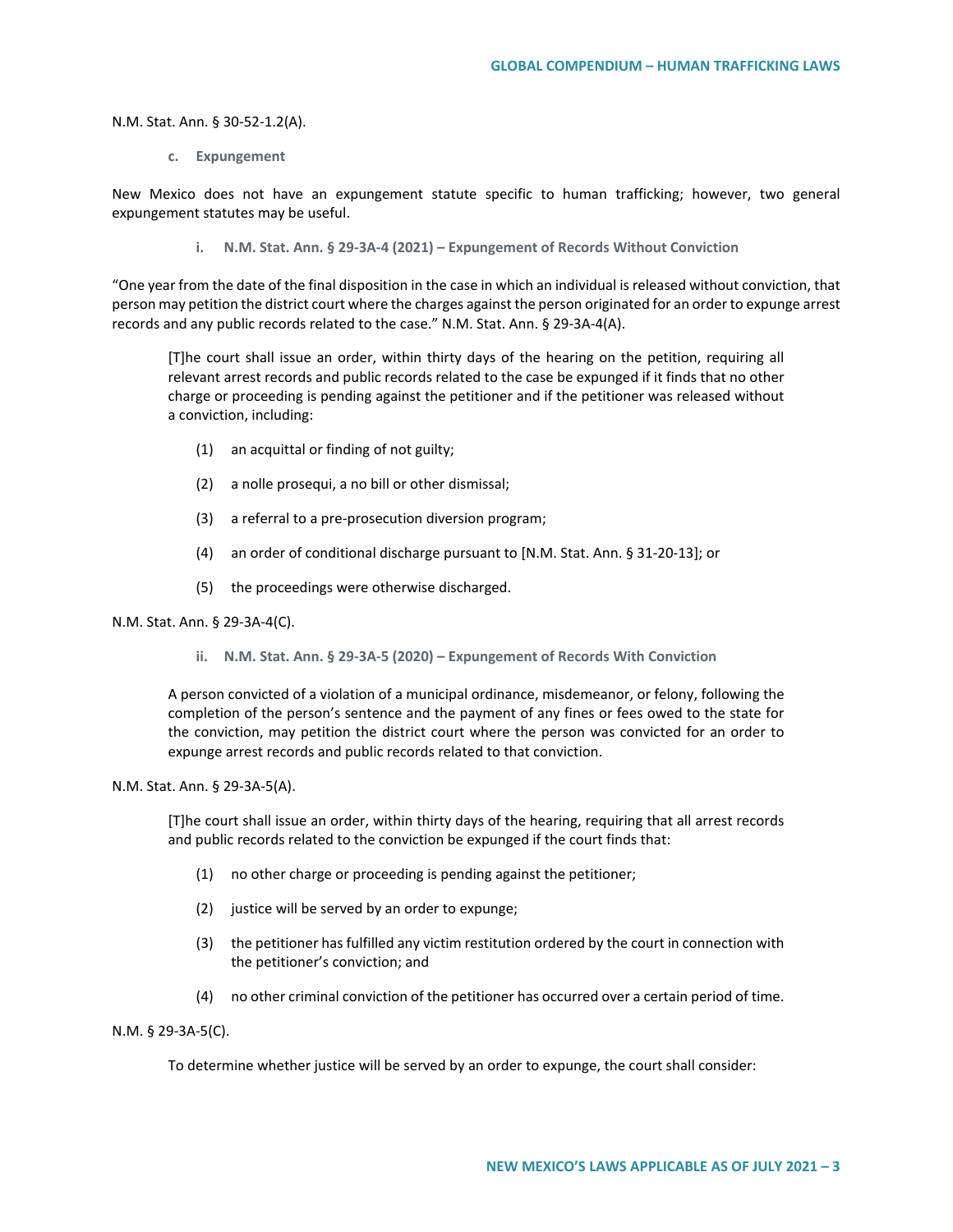- (1) the nature and gravity of the offense or conduct that resulted in the petitioner's conviction;
- (2) the petitioner's age, criminal history, and employment history;
- (3) the length of time that has passed since the offense was committed and the related sentence was completed;
- (4) the specific adverse consequences to the petitioner if the petition is denied; and
- (5) any reasons to deny expungement of the records submitted by the district attorney.

N.M. § 29-3A-5(E).

**2. Online Child Sexual Exploitation and Child Pornography Offenses**

N.M. Stat. Ann. § 30-6A-3 (2016) – Sexual Exploitation of Children

N.M. Stat. Ann. § 30-6A-4 (2016) – Sexual Exploitation of Children by Prostitution

N.M. Stat. Ann. § 30-9-1 (1963) – Enticement of Child

N.M. Stat. Ann. § 30-37-2 (1973) – Offenses; Books; Pictures

N.M. Stat. Ann. § 30-37-2.1 (1985) – Offenses; Retail Display

N.M. Stat. Ann. § 30-37-3 (1973) – Offenses; Motion Picture; Plays

N.M. Stat. Ann. § 30-37-3.2 (2007) – Child Solicitation by Electronic Communication Device

N.M. Stat. Ann. § 30-37-3.3 (2007) – Criminal Sexual Communication with a Child; Penalty

**3. N.M. Stat. Ann. §§ 29-11A-1–29-11A-10 (1997) – Sex Offender Registry**

"A sex offender residing in this state shall register with the county sheriff for the county in which the sex offender resides." N.M. Stat. Ann. § 29-11A-4. A sex offender means a person who committed offenses, among others, under N.M. Stat. Ann. §§ 30-6A-3 (sexual exploitation of children), 30-6A-4 (sexual exploitation of children by prostitution), 30-9-1 (enticement of child), and 30-37-3.2 (child solicitation by electronic communication device). N.M. Stat. Ann. § 29-11A-3(I)(4), (5), (9), and (11). An offense of the New Mexico trafficking statute is not listed as an offense for which registration is required.

## **B. Civil Liability Statutes**

- **1. N.M. Stat. Ann. § 30-52-1.1 (2013) – Civil Lawsuits**
	- **a. Summary**

"A human trafficking victim may bring a civil lawsuit in any court of competent jurisdiction against an alleged human trafficker …." N.M. Stat. Ann. § 30-52-1.1(A).

**b. Damages and Other Relief**

A victim may recover "actual damages, compensatory damages, punitive damages, injunctive relief, or any other appropriate relief. Where the court finds that a defendant's actions were willful and malicious, the court may award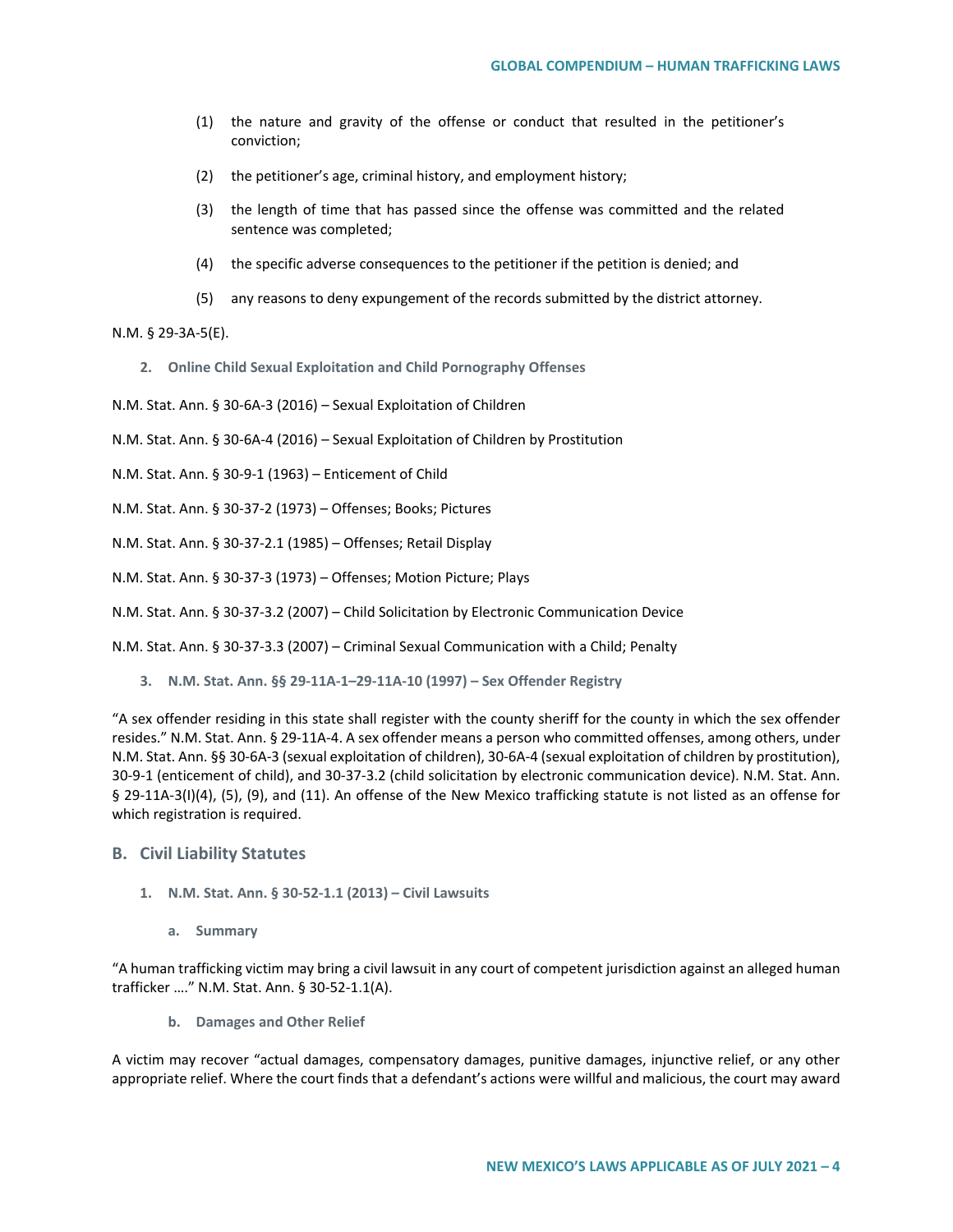treble damages to the plaintiff. A prevailing plaintiff is also entitled to recover reasonable attorney's fees and costs." N.M. Stat. Ann. § 30-52-1.1(A).

**c. Statute of Limitations**

A civil lawsuit pursuant to this section must be "filed within ten years from the date on which:

- (1) the defendant's human trafficking actions occurred; or
- (2) the victim attains eighteen years of age if the victim was a minor when the defendant's actions occurred."

N.M. Stat. Ann. § 30-52-1.1(B).

- **C. Additional Statutes Specific to Human Trafficking**
	- **1. N.M. Stat. Ann. §§ 50-4-1 (2019)** *et seq***. Minimum Wage Act**

An employee may bring a civil lawsuit to recover unpaid wages. In addition to unpaid wages, an employee may also receive twice the amount of unpaid wages in liquidated damages, plus attorney's fees and costs. A noncompliant employer may be subject to additional criminal penalties. N.M. Stat. § 50-4-26.

More information is available at: [https://www.dws.state.nm.us/en-us/Labor-Relations/Labor-Information/Wage](https://www.dws.state.nm.us/en-us/Labor-Relations/Labor-Information/Wage-and-Hour)[and-Hour.](https://www.dws.state.nm.us/en-us/Labor-Relations/Labor-Information/Wage-and-Hour)

**2. N.M. Stat. Ann. § 30-52-2 (2013) – Benefits and Services for Human Trafficking Victims**

Human trafficking victims found in the state shall be eligible for benefits and services from the state until the victim qualifies for benefits and services authorized by the federal Victims of Trafficking and Violence Protection Act of 2000, provided that the victim cooperates in the investigation or prosecution of the person charged with the crime of human trafficking. Benefits and services shall be provided to eligible human trafficking victims as quickly as can reasonably be arranged regardless of immigration status and shall include, when appropriate to a particular case:

- (1) case management;
- (2) emergency temporary housing;
- (3) health care;
- (4) mental health counseling;
- (5) drug addiction screening and treatment;
- (6) language interpretation, translation services and English language instruction;
- (7) job training, job placement assistance and post-employment services for job retention;
- (8) child care;
- (9) advocacy services;
- (10) state-funded cash assistance;
- (11) food assistance;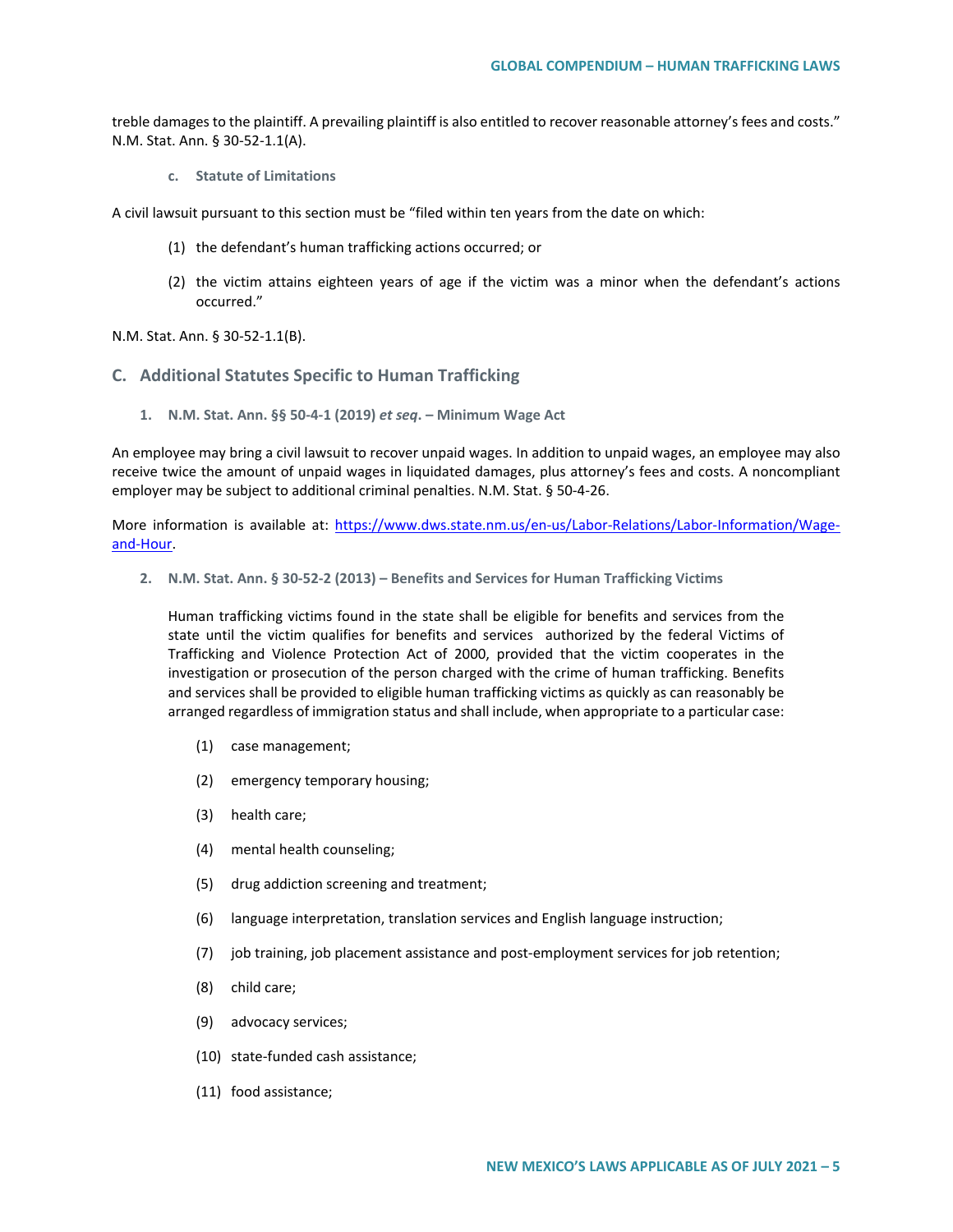- (12) services to assist the victim and the victim's family members; and
- (13) general assistance services and benefits as determined by the children, youth and families department or the human services department.

N.M. Stat. Ann. § 30-52-2(A).

"A human trafficking victim advocate shall be provided upon identification by law enforcement of a human trafficking victim." N.M. Stat. Ann. § 30-52-2(B).

"Human trafficking victim advocate" means a person provided by a state or nonprofit agency with experience in providing services for victims of crime. N.M. Stat. Ann. § 30-52-2(G)(2).

The court will determine a victim's ability to cooperate in the investigation or prosecution if the issue is raised by a human trafficking victim advocate. The record of such court proceeding will be sealed. If the court determines the victim is unable to cooperate due to physical or psychological trauma, the victim is not required to cooperate and will continue to receive benefits and services. Victims under the age of 18 are "eligible for benefits and services without a finding by the court." N.M. Stat. Ann. § 30-52-2(D).

"The attorney general shall coordinate plans developed by state and local law enforcement agencies to provide a human trafficking victim or the victim's family members protection from retaliatory action immediately upon identifying the presence in the state of a victim who offers state or local law enforcement agencies information regarding a perpetrator of human trafficking." N.M. Stat. Ann. § 30-52-2(E).

**3. N.M. Stat. Ann. § 30-52-2.1 (2014) – Posters**

A notice on human trafficking must be conspicuously posted by employers subject to the Minimum Wage Act, entities licensed to dispense and sell alcohol, licensed health facilities, and agencies that manage transportation facilities, including highway rest areas. The notice must be written in English, Spanish, and any other written language spoken by at least 10% of a facility's workers or users. N.M. Stat. Ann. § 30-52-2.1(A)–(B).

**4. N.M. Stat. Ann. § 32A-3B-3 (2019) – Child Trafficking Victims and Protective Custody**

A law enforcement officer may take a child into protective custody without a court order "when the officer has reasonable grounds to believe that the child … is a victim of human trafficking as defined in [N.M. Stat. Ann. § 30- 52-1]." N.M. Stat. Ann. § 32A-3B-3(A)(6).

Anyone "who interferes with placing the child in protective custody is guilty of a petty misdemeanor …." N.M. Stat. Ann. § 32A-3B-3(D).

## **D. Significant Cases**

### **1.** *State v. Jackson***, 429 P.3d 674 (N.M. Ct. App. 2018)**

As a matter of first impression, the New Mexico appellate court ruled that knowledge of the victim's age is not an element of the offense of human trafficking under N.M. Stat. Ann. § 30-52-1(A)(2), which criminalizes knowingly "recruiting, soliciting, enticing, transporting or obtaining by any means a person under the age of eighteen years with the intent or knowledge that the person will be caused to engage in commercial sexual activity."

## **E. Academic Research/Papers**

Amanda Peters, *Disparate Protections for American Human Trafficking Victims*, 61 CLEV. ST. L. REV. 1 (2013).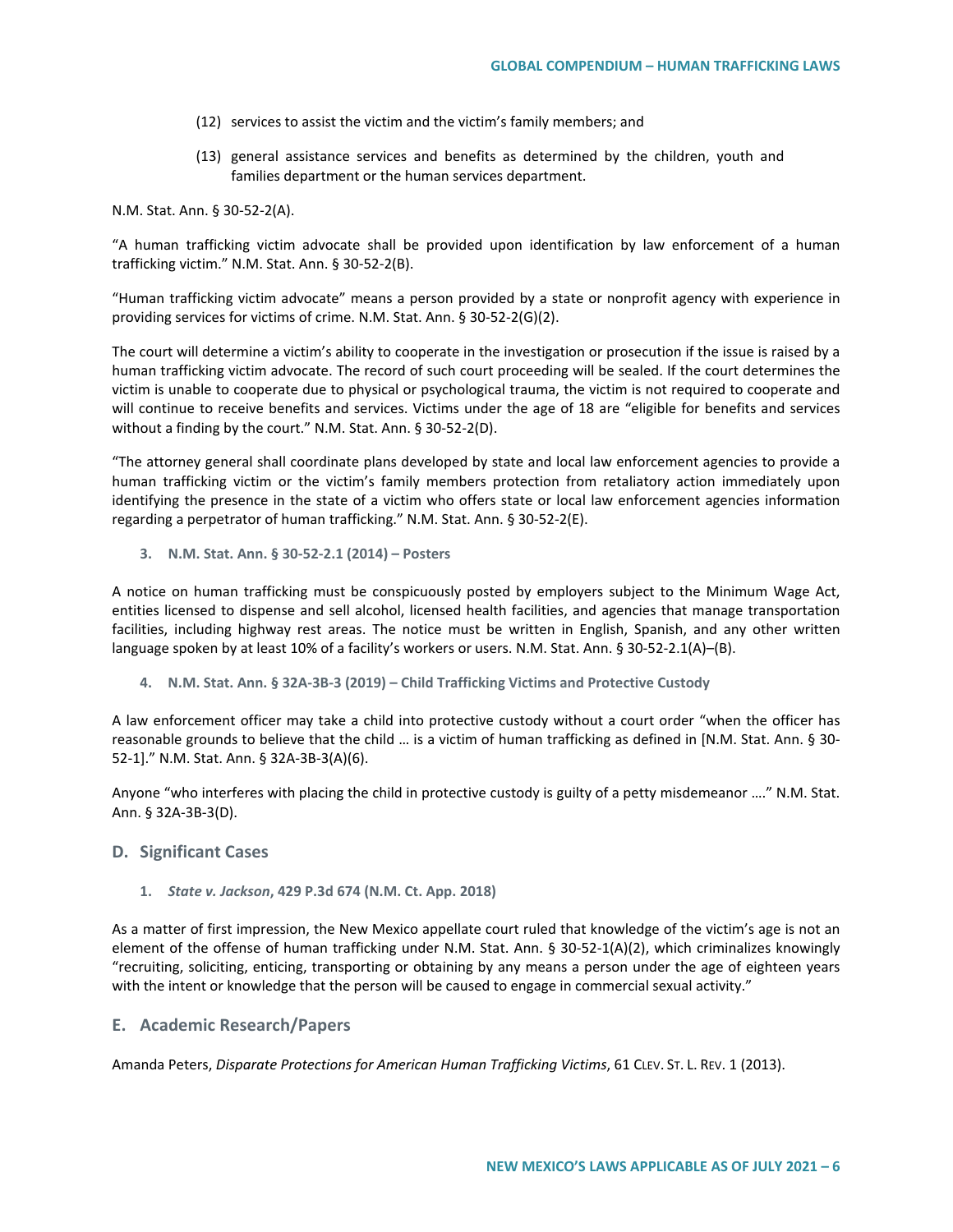Laura Shoop, *Uncovering the "Hidden Crime" of Human Trafficking by Empowering Individuals to Respond*, 36 GA. ST. U. L. REV. 1173 (2020).

Renee M. Knudsen, *From Second Class to Certified Class: Using Class-Action Lawsuits to Combat Human Trafficking*, 28 REGENT U. L. REV. 137 (2016).

Samantha M. Meiers, *Removing Insult from Injury: Expunging State Criminal Records of Persons Trafficked in the Commercial Sex Trade*, 47 U. TOL. L. REV. 211 (2015).

**F. Resources**

Department of Homeland Security Blue Campaign: <https://www.dhs.gov/blue-campaign>

Federal Bureau of Investigation, Human Trafficking: <https://www.fbi.gov/investigate/violent-crime/human-trafficking>

## The Life Link:

<http://www.thelifelink.org/human-traffiking-aftercare>

- National Center for Missing and Exploited Children Child Sex Trafficking: <https://www.missingkids.org/theissues/trafficking>
- National Human Trafficking Hotline (New Mexico): <https://humantraffickinghotline.org/state/new-mexico>
- National Human Trafficking Hotline for New Mexico: <https://www.505getfree.org/>
- New Mexico Attorney General, Human Trafficking Task Force: <https://www.nmag.gov/human-trafficking-task-force.aspx>
- New Mexico Human Trafficking Task Force: <https://www.stopnmtrafficking.org/>
- New Mexico's Internet Crimes Against Children Unit: <https://www.nmag.gov/internet-crimes-against-children.aspx>
- Shared Hope International, New Mexico Report Card (2019): [https://sharedhope.org/PICframe9/reportcards/PIC\\_RC\\_2019\\_NM.pdf](https://sharedhope.org/PICframe9/reportcards/PIC_RC_2019_NM.pdf)
- Shared Hope International, New Mexico Analysis and Recommendations (2019): [https://sharedhope.org/PICframe9/analysis/PIC\\_AR\\_2019\\_NM.pdf](https://sharedhope.org/PICframe9/analysis/PIC_AR_2019_NM.pdf)
- U.S. Department of Health & Human Services, *New Mexico: Efforts to Combat Trafficking* (2017): [https://nhttac.acf.hhs.gov/sites/default/files/2019-](https://nhttac.acf.hhs.gov/sites/default/files/2019-06/new_mexico_profile_efforts_to_combat_human_trafficking.pdf) 06/new mexico profile efforts to combat human trafficking.pdf

**Disclaimer:** The codes, laws, and other information cited in this summary may not contain the most recent versions of such information and provide certain information available as of the month and year cited at the bottom of each